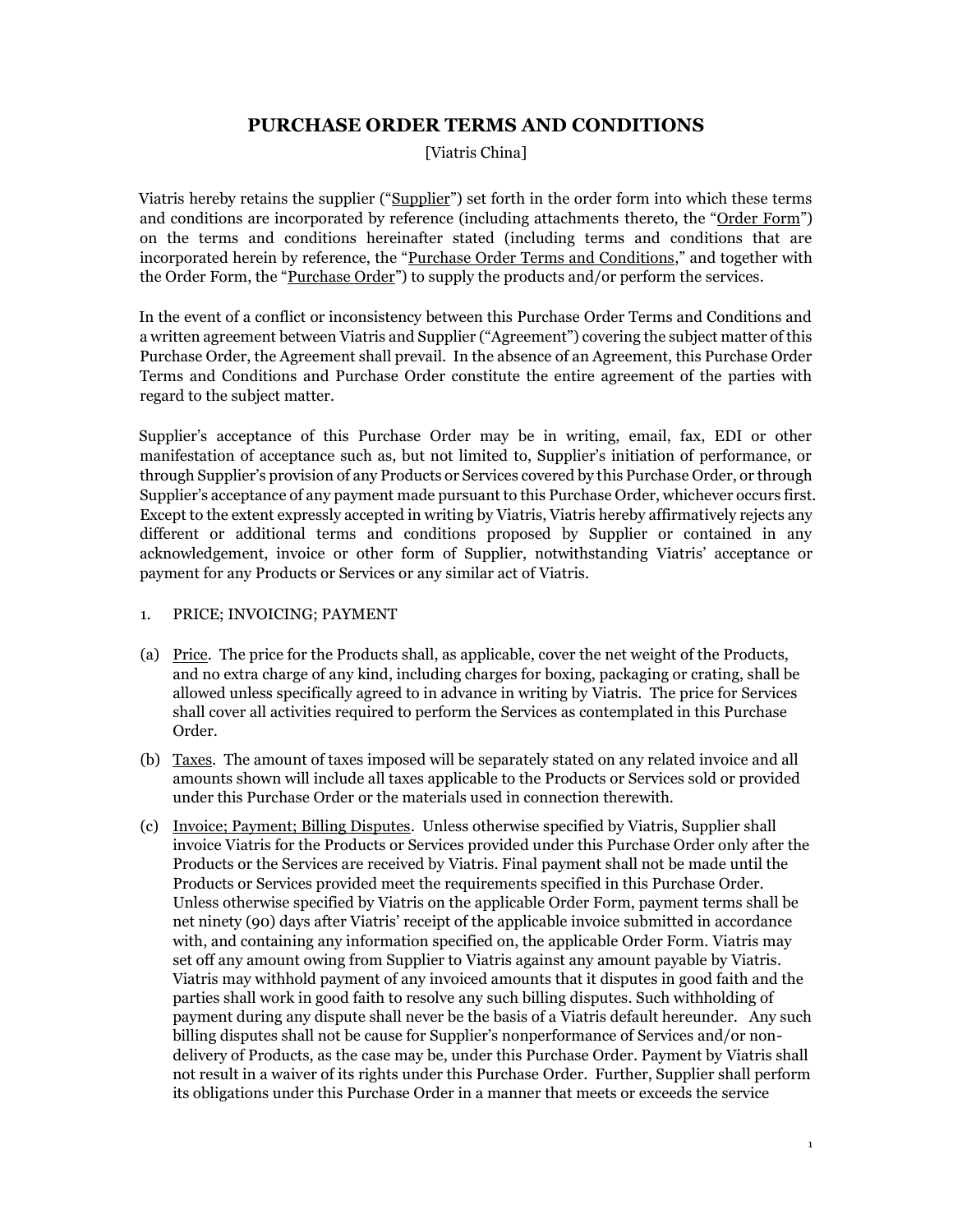levels, if any, set forth in this Purchase Order. If Supplier fails to meet any such service levels, Supplier shall perform a root cause analysis of such failure and shall promptly take corrective actions. In order to be eligible for reimbursement by Viatris of reasonable out of pocket travel and travel-related expenses incurred by Supplier Personnel in providing the Products and/or Services hereunder, all such expenses incurred by Supplier: (i) must have been preapproved by Viatris in writing prior to the date such expenses are incurred; and (ii) must be in compliance with Viatris' travel and entertainment guidelines, as supplemented and/or amended from time to time. Supplier will (i) provide truthful and complete documentation supporting, in reasonable detail, the delivery of the Products or the Services performed and any expenses incurred, (ii) maintain true, accurate, and complete invoices, reports, statements, books, and other records, and (iii) secure pre-authorization in writing from Viatris for any extraordinary expenditure.

(d) Most Favored Customer Status. The parties intend that Viatris shall have the status of a "most-favored customer" with respect to matters of pricing, availability, and other terms. Supplier represents and warrants that the prices and other terms provided to Viatris under this Purchase Order are not less favorable than those extended to any of its other customers for similar Product and Services under reasonably similar circumstances and, in the event that Supplier provides any of its other customers with more favorable prices or other terms, Supplier shall immediately provide that more favorable price or other term to Viatris.

### 2. DELIVERY; CANCELLATION; INSPECTION; ACCEPTANCE

- (a) Product Delivery. Supplier shall be responsible for packaging, loading and shipping the Products in accordance with any packaging specifications, shipping methods and other related requirements set forth in this Purchase Order or otherwise communicated in writing to Supplier by Viatris. If no such specifications, methods or requirements are so specified, Supplier shall be responsible for packaging, loading and shipping the Products in a manner sufficient to prevent damage and loss to the Products during shipment. Shipments must equal quantity ordered, unless otherwise agreed to by Viatris in writing. Supplier shall provide a packing list to Viatris (which shall be securely attached to the outside of the package) for all shipments referencing this Purchase Order number. Unless otherwise specifically provided for herein, Supplier shall be responsible for freight and delivery to the destination specified on the applicable Order Form. All freight and delivery charges will be borne by Supplier, unless specifically agreed to in advance, in writing by Viatris. Provided Viatris agrees to accept such freight and delivery charges in advance, the amount allocated for product freight delivery will be separately stated on the Order Form and any related invoice, and all amounts shown will include all packaging, loading and shipping applicable to the Products or Services sold or provided under this Purchase Order or the materials used in connection therewith. Under no circumstances will Supplier include in such charges, or will Viatris bear, additional or charges related to the freight and delivery of covered Products and/or Services, including, but not limited to, fuel surcharges, energy surcharges, or seasonal surcharges, whether originated by Supplier or on behalf of any third party. Notwithstanding any provision in this Purchase Order to the contrary, Supplier shall bear all risks of loss and damage to the Products until final acceptance by Viatris at Viatris' "ship to" destination specified on the applicable Order Form. Further, Supplier shall bear the same risks with respect to any Products rejected by Viatris or as to which Viatris has revoked its acceptance from the time of such rejection or revocation.
- (b) Safety Data Sheets. Supplier shall provide to Viatris all information related to the safety, safe handling, environmental impact, and disposal of the Product including, without limitation, safety data sheets. Supplier shall promptly deliver to Viatris any updates or amendments to the information, including those made to address the United Nations Globally Harmonized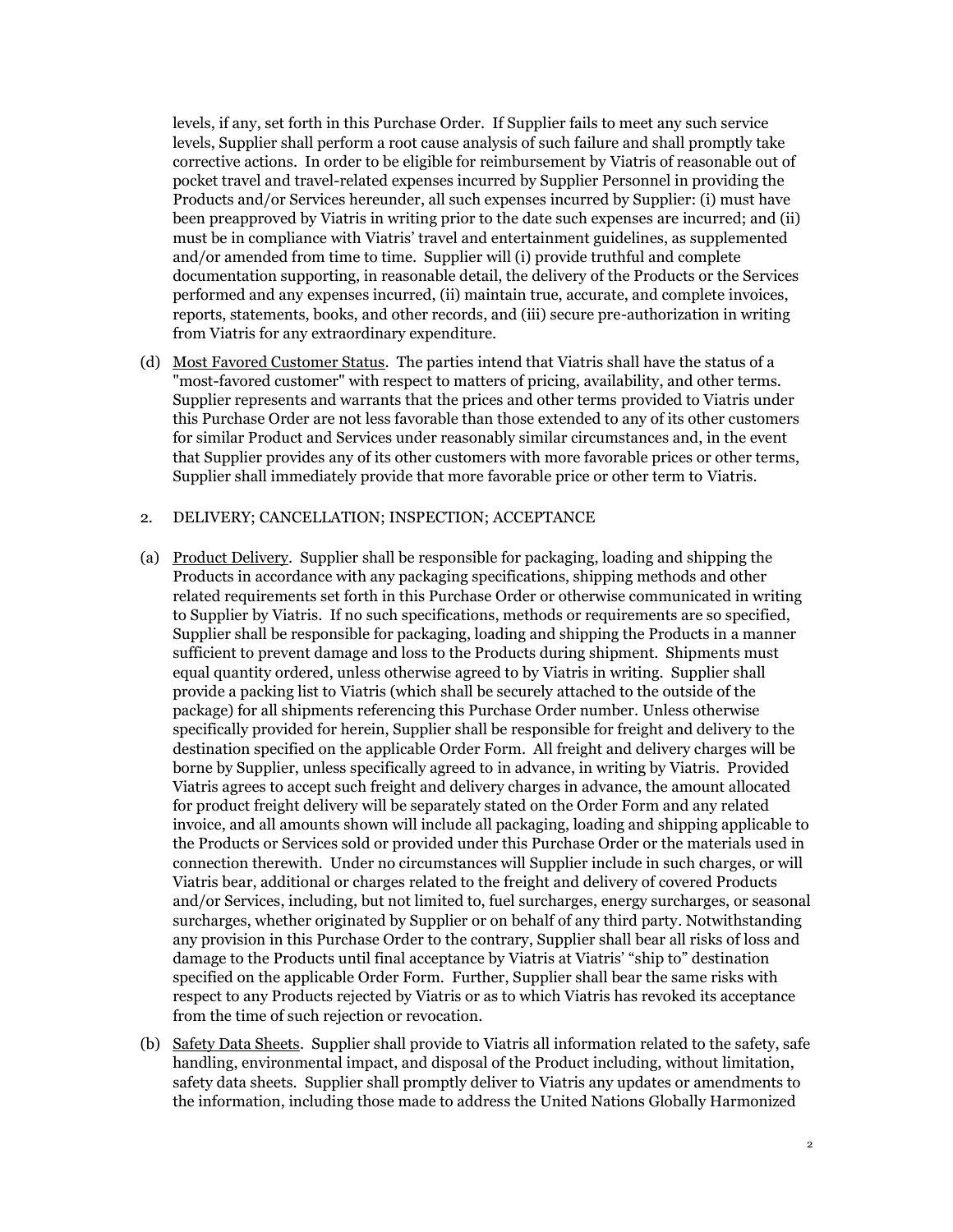System of Classification and Labeling of Chemicals' requirements, provided pursuant to this Section and any new information relating to the safety, safe handling, environmental impact, or disposal of the Product.

- (c) Cancellation. The delivery of Products and/or Services shall strictly comply with the delivery date or delivery schedule, if any, specified by Viatris. If at any time it appears that Supplier will not meet such delivery date or schedule, Supplier shall promptly notify Viatris in writing of reasons for, and the estimated duration of, the delay. If requested by Viatris, Supplier shall ship delayed Products by means to avoid or minimize delay to the maximum extent possible, any added cost to be borne by Supplier. In addition to its other remedies, Viatris reserves the right to cancel all or any part of any Purchase Order for the undelivered Products or unperformed Services if Supplier does not deliver the Products or perform the Services as specified in this Purchase Order.
- (d) Changes. Supplier acknowledges and agrees that Viatris may provide Supplier with a written request for changes to the Services and/or Products, as the case may be, from time to time. Viatris and Supplier shall review all such requests to determine the effect, if any, such requested changes may have upon fees payable, delivery schedule, and other terms and conditions of this Purchase Order. After such effects have been assessed, Viatris may decide, in its sole discretion, whether to implement such changes. If Viatris elects to implement such changes, the parties shall enter into a written agreement signed by both parties that describes such changes, which agreement shall constitute an amendment to this Purchase Order.
- (e) Inspection; Acceptance of Products and Services. All Products or Services delivered or performed shall be subject to final review, inspection and acceptance by Viatris, notwithstanding any payment or initial inspections. Acceptance of Products and Services shall occur when the Products or Services delivered under this Purchase Order have been inspected by Viatris and determined to meet the requirements specified in this Purchase Order. Viatris shall make such inspection within a reasonable period of time (not to exceed ninety (90) days) after the applicable Products have been delivered or Services completed by Supplier. For the avoidance of doubt, there shall be no time restrictions applicable to Viatris' provision of notice of rejection of any Product with respect to any latent defects, which shall include any defects that may not be detected by Viatris through standard inspection and testing of a Product sample or that may affect only a portion of Product. If the Products or Services do not meet such requirements, Viatris shall give Supplier detailed written notification of the deficiency or non-conformance and a direction to Supplier to promptly (and in any event within thirty (30) days): (i) repair, replace or re-perform the deficient or non-conforming Products or Services; or (ii) cease all Supplier activities related to Products or Services; and/or (iii) refund to Viatris all fees paid by Viatris hereunder for the deficient or non-conforming Products or Services and those Products or Services that are dependent on such deficient or non-conforming Products or Services. Any such corrected Products or Services shall be subject to the same inspection and acceptance terms provided for in this Section 2(e). If Viatris directs Supplier to repair, replace or re-perform the deficient or nonconforming Products or Services and Supplier fails to complete same within thirty (30) days after Viatris' direction, then Supplier shall refund to Viatris all fees paid by Viatris hereunder for the deficient or non-conforming Products or Services and those Products or Services that are dependent on such deficient or nonconforming Products or Services.
- (f) Sustainable Shipping and Packaging.(a) In the event Supplier is responsible for selecting the carrier pursuant to Section 2(a), Supplier shall designate a carrier who will and shall use its best efforts to ensure that its designated carrier minimizes transportation charges and reduce fuel usage and greenhouse gas and air pollutant emissions, provided that such efforts shall not impair Supplier's performance under this Purchase Order. .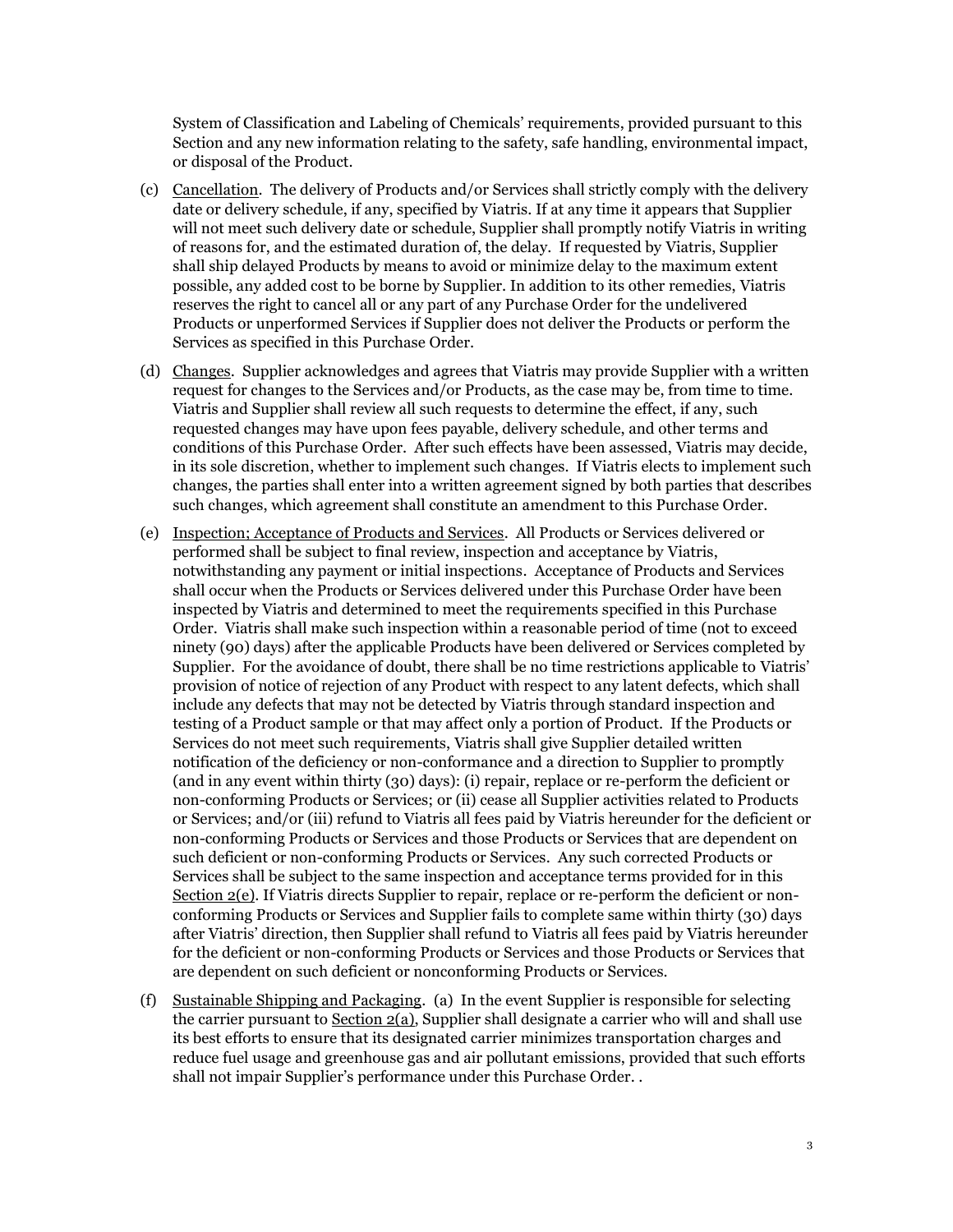#### 3. ENVIRONMENTAL, HEALTH AND SAFETY MATTERS

- (a) Supplier shall comply and shall ensure that the Product and/or Services comply with all applicable Environmental Laws. With respect to all environmental, health and safety matters related to Supplier's (including Supplier Personnel) activities in providing Products and/or Services to Viatris, Supplier shall: (a) inform Viatris promptly of any significant adverse event (e.g., fires, explosions, accidental discharges) that have affected or have the potential of affecting (i) the quality of the Products and/or Services to be delivered and/or (ii) any Viatris facility, property or asset; (b) inform Viatris promptly of any allegations or findings of violations of applicable Laws, including Environmental Laws, that have affected or have the potential of affecting (i) the quality of the Products and/or Services to be delivered and/or (ii) any Viatris facility, property or asset and any individual located at those locations; and (c) implement promptly any corrective action which may be reasonably requested by Viatris, including, without limitation, adhering to reasonable and significant elements of the environmental, safety and industrial hygiene program adhered to by Viatris in its own operations.
- (b) Supplier shall have and implement a documented health and safety policy which addresses, among other things, elimination of workplace injuries. Supplier shall be responsible for the health and safety of Supplier Personnel, including providing necessary training and other requirements of applicable Laws. Supplier shall comply with all applicable Laws and Viatris requirements and shall cause Supplier Personnel to do the same, and shall provide any safety devices or measures to protect persons and property while present at a Viatris facility, property or asset. Supplier shall formulate and implement an overall safety training program that includes rules and regulations to promote safe and orderly prosecution of Supplier's activities, which addresses Viatris' site-specific safety rules and regulations and provides for frequent and regular inspection of the jobsite, materials and equipment, as applicable, by Competent Persons designated by the Supplier. "Competent Persons" mean those capable of identifying existing and predictable hazards and who have the authority to take prompt corrective measures to eliminate them. Supplier shall immediately notify Viatris of any health and safety incidents or any non-compliance with health and safety laws while performing Services at a Viatris facility, property or asset. All Products and Services shall be subject to environmental, health and safety inspections at all times by Viatris.

# 4. AUDIT

Supplier shall provide (and shall cause each Supplier subcontractor to provide) to Viatris or its representatives, including its external auditors and to any governmental authority access at all reasonable times and after reasonable notice (except in the case of an audit by a governmental authority) to any facility of Supplier (and each Supplier subcontractor), Supplier Personnel, and to data and records, in each case relating to the Products and/or Services provided hereunder and Supplier's performance under this Purchase Order, for the purposes of: (a) performing audits and inspections to verify the integrity and security of Viatris Information (defined below) and to examine the systems that process, store, support and transmit Viatris Information and to ensure that Viatris is compliant with all Laws; (b) observing Supplier's performance of its obligations under this Purchase Order, including without limitation compliance with Environmental Laws and business continuity standards; and (c) enabling Viatris to comply with all applicable Laws. Supplier shall not require that Viatris enter into a separate confidentiality, non-disclosure, site visit or similar agreement in connection with any such access, inspection, audit or observation by Viatris or its auditors or a governmental authority. Supplier shall cooperate with Viatris' representatives for all of these purposes, and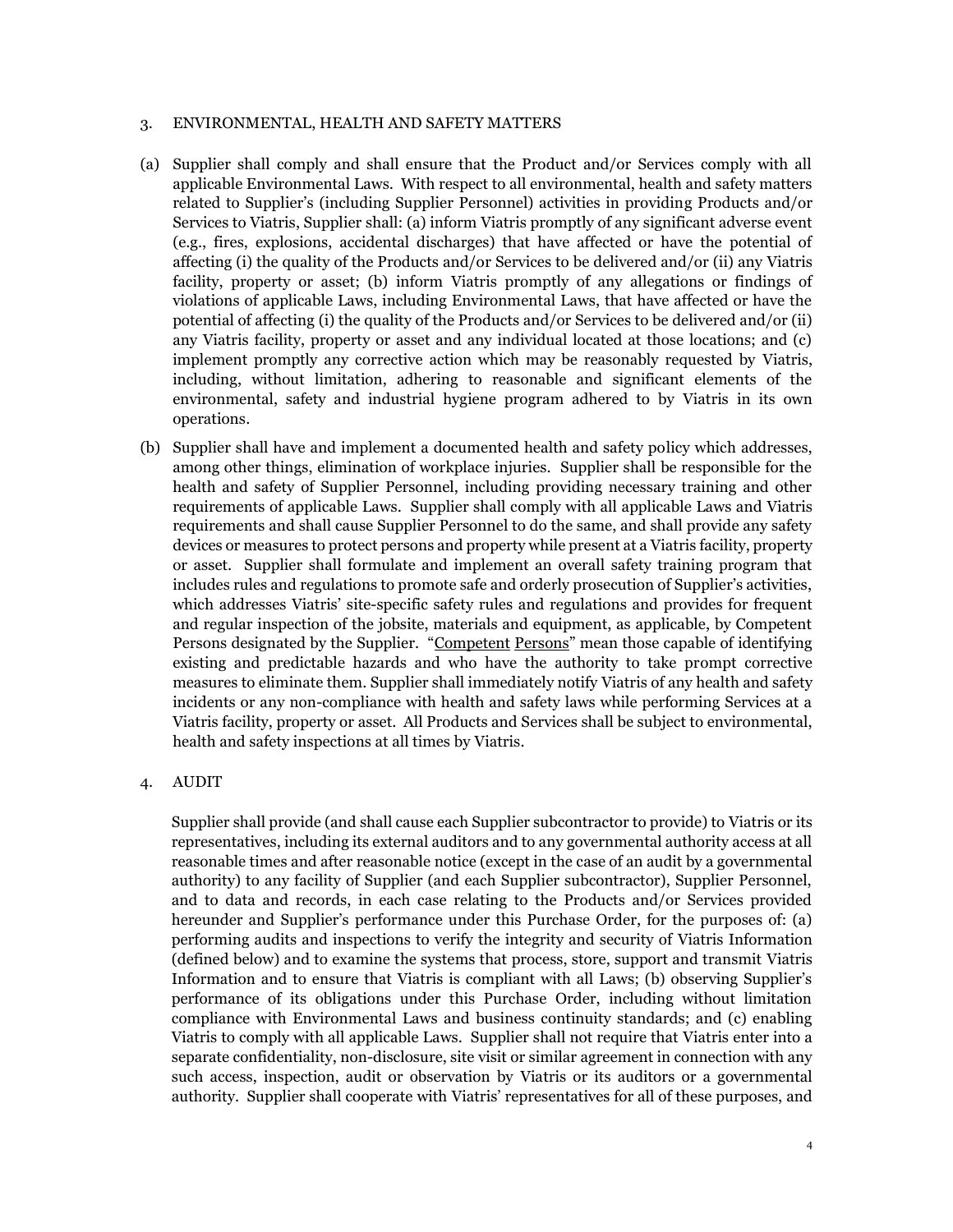shall promptly correct, at no expense to Viatris, any deficiencies noted during the audits/inspections that materially jeopardize Supplier's ability to fulfill its obligations or that may cause harm to human health or the environment. Supplier further agrees to maintain its books and records relating to Products and/or Services provided under this Purchase Order for a period of six (6) years or such longer period as may be required by applicable Law from the date work under this Purchase Order was completed. If any such audit reveals that Supplier has overcharged Viatris, Supplier shall promptly reimburse Viatris for such overcharge, and in the event that any such overcharge equals an amount equal to or greater than five percent (5%) of the amount that should have been charged under the terms of this Purchase Order, then Supplier shall promptly reimburse Viatris for all reasonable costs and expenses incurred in the conduct of the audit. Supplier acknowledges and agrees that Viatris shall have the right, at any time during the term of this Purchase Order, including any renewal thereof, to request that Supplier complete any forms (or any successor process) and that Supplier will cooperate with such request and in the remediation of any identified weaknesses that reasonably may affect the privacy, confidentiality, security or integrity of Confidential Information (as defined in Section 5(a) below).

#### 5. CONFIDENTIAL INFORMATION

- (a) General Obligations. Supplier understands and acknowledges that, in the provision of Services or Products pursuant to this Purchase Order, Viatris may disclose to Supplier or Supplier may otherwise obtain information that Viatris (or any of its subsidiaries, affiliated companies, vendors or customers) considers confidential. Such information may include all information relating to the subject matter of this Purchase Order, whether furnished to or obtained by Supplier or its representatives before, on or after the date of this Purchase Order, in any form, including, but not limited to, written, verbal, visual, electronic or in any other media or manner ("Confidential Information"). For the avoidance of doubt, any and all Personal Data (as defined below in Section  $6(a)$ ) made available to Supplier pursuant to the Services is deemed Confidential Information. Supplier shall keep Confidential Information strictly confidential as competitive-sensitive information. Supplier shall exercise the same degree of care for the Confidential Information of Viatris as it uses to protect its own confidential information, but in any event, not less than reasonable care, including, without limitation, the requirements of this Purchase Order. Supplier shall not disclose Confidential Information without the prior express written consent of Viatris to any person or entity not a party to this Purchase Order (other than as required by applicable Law) in any manner whatsoever, in whole or in part, and shall not be used by Supplier other than in connection with the purposes permitted by this Purchase Order. Confidential Information may be disclosed by Supplier only to the directors, officers, employees and agents (including subcontractors) of Supplier who have a legitimate need to know such Confidential Information for purposes of carrying out Supplier's obligations under this Purchase Order, who have agreed to comply with confidentiality provisions for the protection of the Confidential Information no less protective than the terms of this Purchase Order, and who have been informed by Supplier of the confidential nature of the Confidential Information as well as of the confidentiality undertakings of Supplier contained herein. Supplier shall be responsible for any breach of this Section 5 caused by any such director, officer, employee or agent (including any subcontractor of Supplier).
- (b) Disclosure of Confidential Information. Notwithstanding the restrictions set forth above, if Supplier is required by Law to disclose any Confidential Information, Supplier may make the required disclosure, provided that prior to making any such disclosure, Supplier shall provide Viatris with: (i) written notice of the proposed disclosure in order to provide Viatris with sufficient opportunity to seek a protective order or other similar order preventing or limiting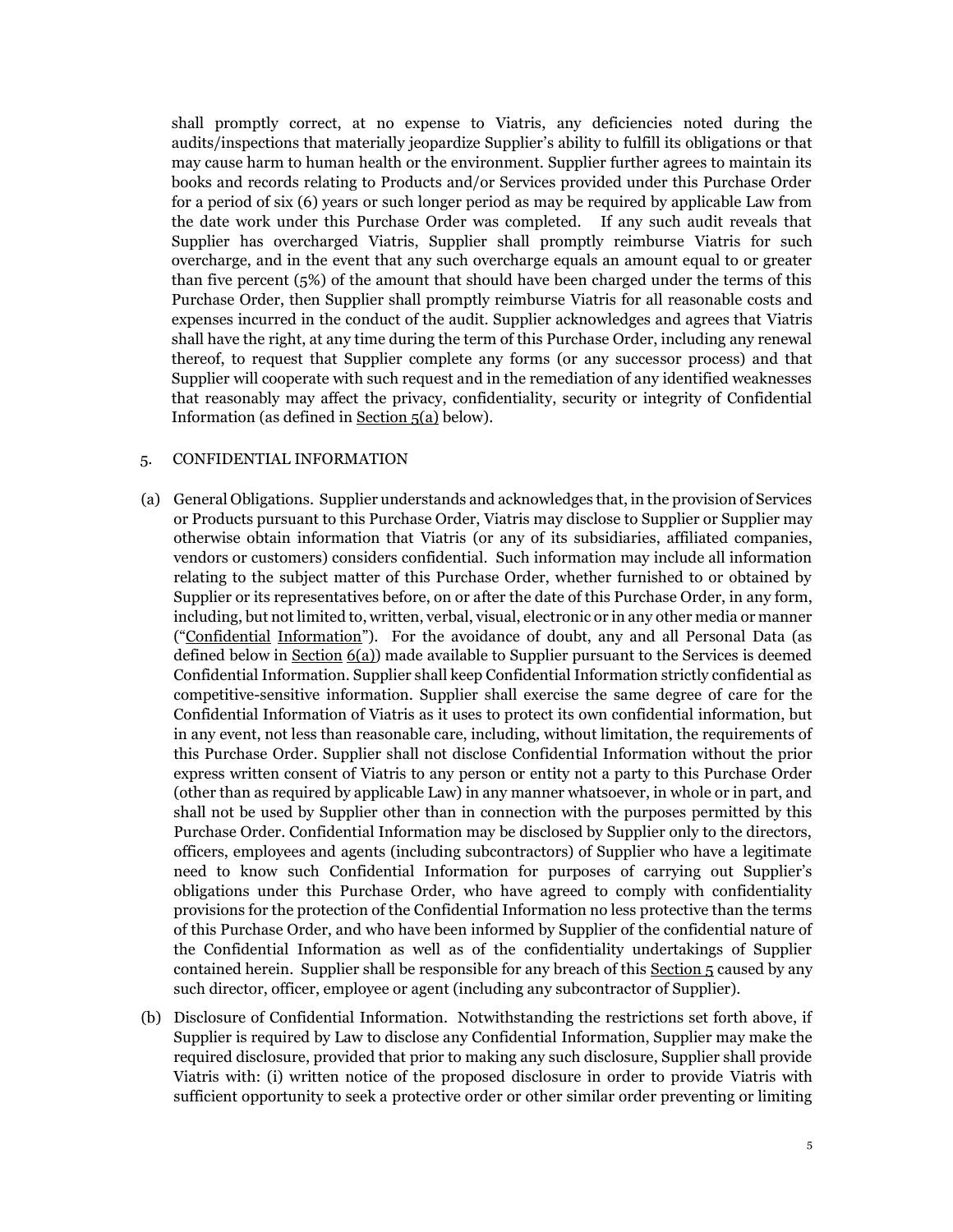the proposed disclosure; and (ii) reasonable assistance in seeking such protective order or other similar order.

- (c) Return or Disposal of Confidential Information. Upon completion or termination of this Purchase Order, and at Viatris' written request at any time, Supplier shall promptly return to Viatris or securely destroy (at Viatris' election) all copies of all documents or other materials, in whatever form, that contain Confidential Information and are in the possession or under the control of Supplier or any Supplier Personnel and shall certify to Viatris in writing that Supplier has done so in accordance with applicable Laws.
- (d) Security Requirements. Supplier, for itself and on behalf of Supplier Personnel, represents and warrants that it has adequate and appropriate technical and organizational controls to ensure the confidentiality, privacy, security and integrity, availability and resilience of Viatris Information (as defined below) and to protect against unauthorized access to or use of Viatris Information (including, without limitation, where Viatris Information is transmitted over a network) that could result in the loss, corruption, destruction, unauthorized use, modification, or disclosure of or interference with Viatris Information, or the substantial harm or inconvenience to Viatris or any Individual (each a "Security Incident"). "Viatris Information" means any information disclosed by or on behalf of Viatris to the Supplier including various forms of business information. Such technical and organizational controls shall also prevent, detect, respond and mitigate a Security Incident.. Supplier acknowledges and agrees for itself and Supplier Personnel that Viatris shall have the right to require additional reasonable protections related to the confidentiality, privacy and security of Confidential Information in connection with this Purchase Order or any renewal or amendment thereof, and Supplier shall agree to such additional reasonable protections as Viatris may reasonably require.
- (e) Security Incident Notification. Supplier will notify Viatris within 24 hours in the event of any Security Incident by reporting such incidents to Viatris' contact. Such notice shall summarize in reasonable detail the impact on Viatris and the affected Individuals of the breach or unauthorized access, use, disclosure, modification, destruction or loss of Viatris Information and the corrective action taken or to be taken by Supplier for preventative measures to prevent any future reoccurrences of such Security Incident.

Supplier will, at its own expense, take all necessary steps to (a) investigate the Security Incident; (b) eliminate or contain the exposure of the Viatris Information; (c) keep Viatris informed of the status of the Security Incident and all related matters; (d) provide reasonable assistance and cooperation requested by Viatris, in the furtherance of any investigation, remediation, and/or mitigation efforts, including any notification that Viatris may determine appropriate to send to affected Individuals, regulators, or third parties; and (e) develop and execute a plan, subject to Viatris' approval, that reduces the likelihood of a recurrence of a similar Security Incident in the future.

- (f) The obligations of Supplier (and Supplier Personnel) in this Section 5 shall be in addition to any other indemnification obligations Supplier (and Supplier Personnel) may have under the indemnification provisions of this Purchase Order. For the avoidance of doubt, these obligations may be considered indemnification obligations if necessary to make Viatris and any affected Individuals whole. Any payments under this Section  $5$  shall not be limited by any limitation of liability or exclusion of consequential, special, punitive, or indirect damages. Further, the obligations under this Section 5 shall survive the completion of the Services or provision of Products, as well as not be limited by any arbitration, limitation of actions or other similarly limiting provisions.
- (g) Transfer. Supplier, for itself and on behalf of Supplier Personnel, agrees that it will only collect, use, process, disclose and retain Viatris Information in the China and its territories, and will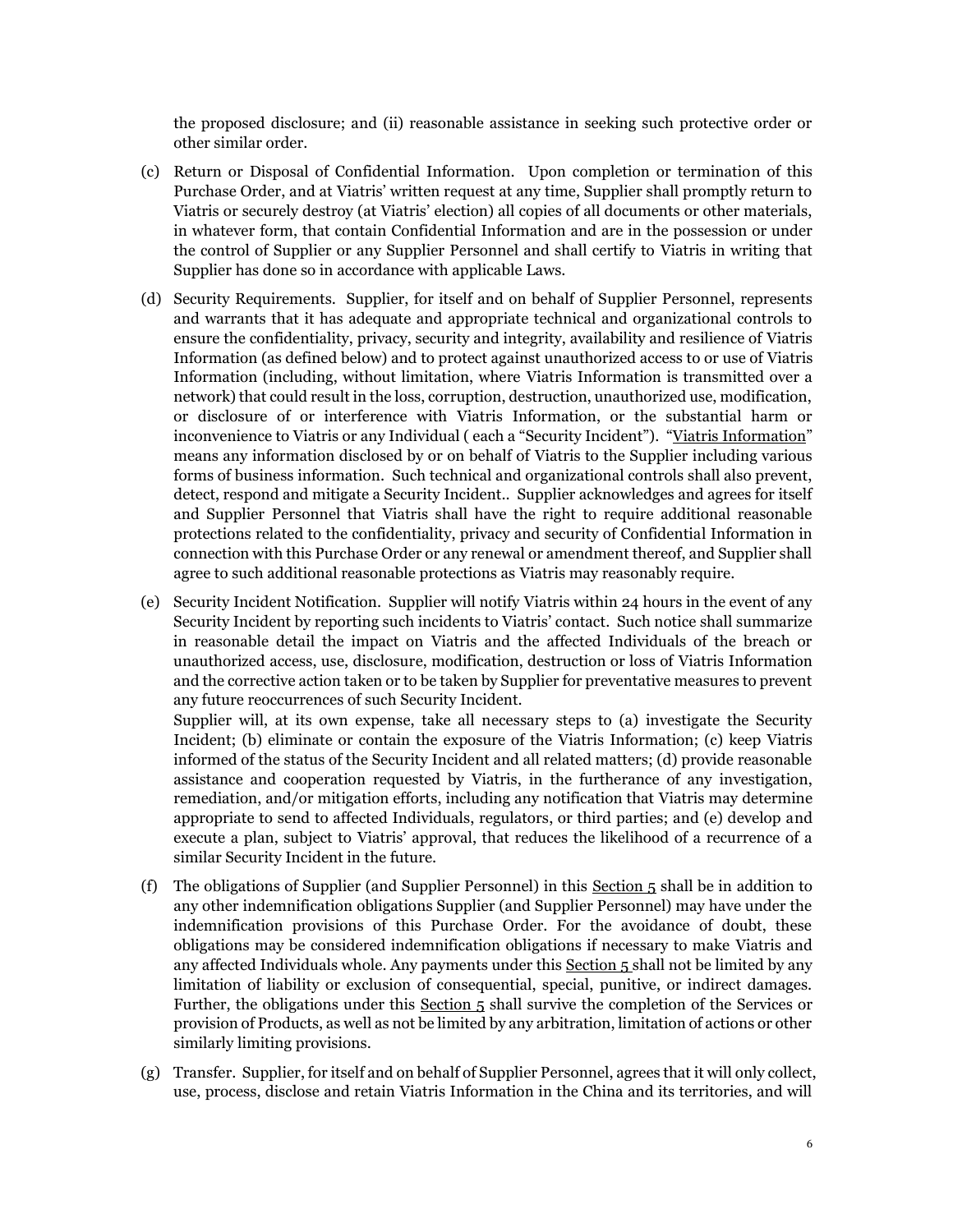not transfer Viatris Information to any other country for any purpose, without the prior written authorization of Viatris.

### 6. DATA PRIVACY

- (a) General Privacy Obligations. As used herein, "Personal Data" has the meaning given by applicable data protection Laws and shall include information (regardless of the medium in which it is contained), whether alone or in combination with other available information that directly or indirectly identifies an Individual. "Individual" means a natural person. Supplier shall Process the Personal Data (i) only as needed to provide the Services, including with regard to any transfer (ii) in accordance with the Processing instructions of and (iii) in compliance with applicable law, including but not limited to applicable data protection laws and regulations. Supplier shall not use the Personal Data for its own purposes.
- (b) Non-Disclosure and Sub-processors. Supplier shall not disclose Personal Data to any third parties, unless expressly authorized by Viatris. Supplier shall ensure that its' employees, agents and representatives processing Personal Data are (i) subject to suitable confidentiality obligations; (ii) informed about the data protection duties that are applicable to their provision of Services under this Purchase Order and (iii) trained accordingly. Supplier shall obtain Viatris' prior written authorization prior to engaging any sub-processor and shall impose substantially similar obligations as set out herein by way of a contract and, if sub-processor fails to fulfil its data protection obligations, Supplier shall remain fully liable to Viatris for the acts or omissions of the sub-processor with respect to the handling of Personal Data.
- (c) Accountability, Cooperation and Audits. Supplier shall (assist Viatris, insofar as reasonably practical, for the fulfilment of Viatris' obligation to timely respond to requests for exercising the data subject's rights, set forth in applicable data protection laws, (in particular, if Supplier receives any of these requests, Supplier shall notify Viatris thereof immediately and, in no event, no later than the business day following reception of the request, jointly, as the case may be, with other information that could be relevant to answer the request); and (v) taking into account the nature of the processing and the information available to Supplier, assist Viatris to ensure compliance with its obligations relating to privacy breach notifications and consultation with regulatory authorities.
- (d) Transfer. Supplier shall be responsible for ensuring that any transfer of Personal Data complies with all applicable Data Protection Laws, including, but not limited to, any crossborder Transfer requirements or prohibitions. Supplier will, if so, requested by Viatris, or as required by applicable Law, enter into an appropriate agreement with Viatris governing any transfer of Personal Data, including, but not limited to the EU Standard Contractual Clauses (Controller to Processor), unless another adequacy mechanism for the transfer exists.

# 7. ADDITIONAL REPRESENTATIONS, WARRANTIES AND COVENANTS

(a) Products and Services. Supplier represents, warrants and covenants, that its performance and all Products and Services provided under this Purchase Order shall, until the earlier of twelve (12) months after first placed into service by Viatris or eighteen (18) months after delivery (or performance) by Supplier (or for such longer warranty period as provided by Supplier): (i) be free from defects in design, workmanship and materials; (ii) be of the kind, quantity and quality described in, and conform with, the requirements specified in this Purchase Order; (iii) be fit for the purpose intended; (iv) perform in the manner specified; (v) in the case of Services, reflect the highest standards of professional knowledge and judgment; (vi) designed and constructed to be safe and without risk to human health; (vii) be free of any claim of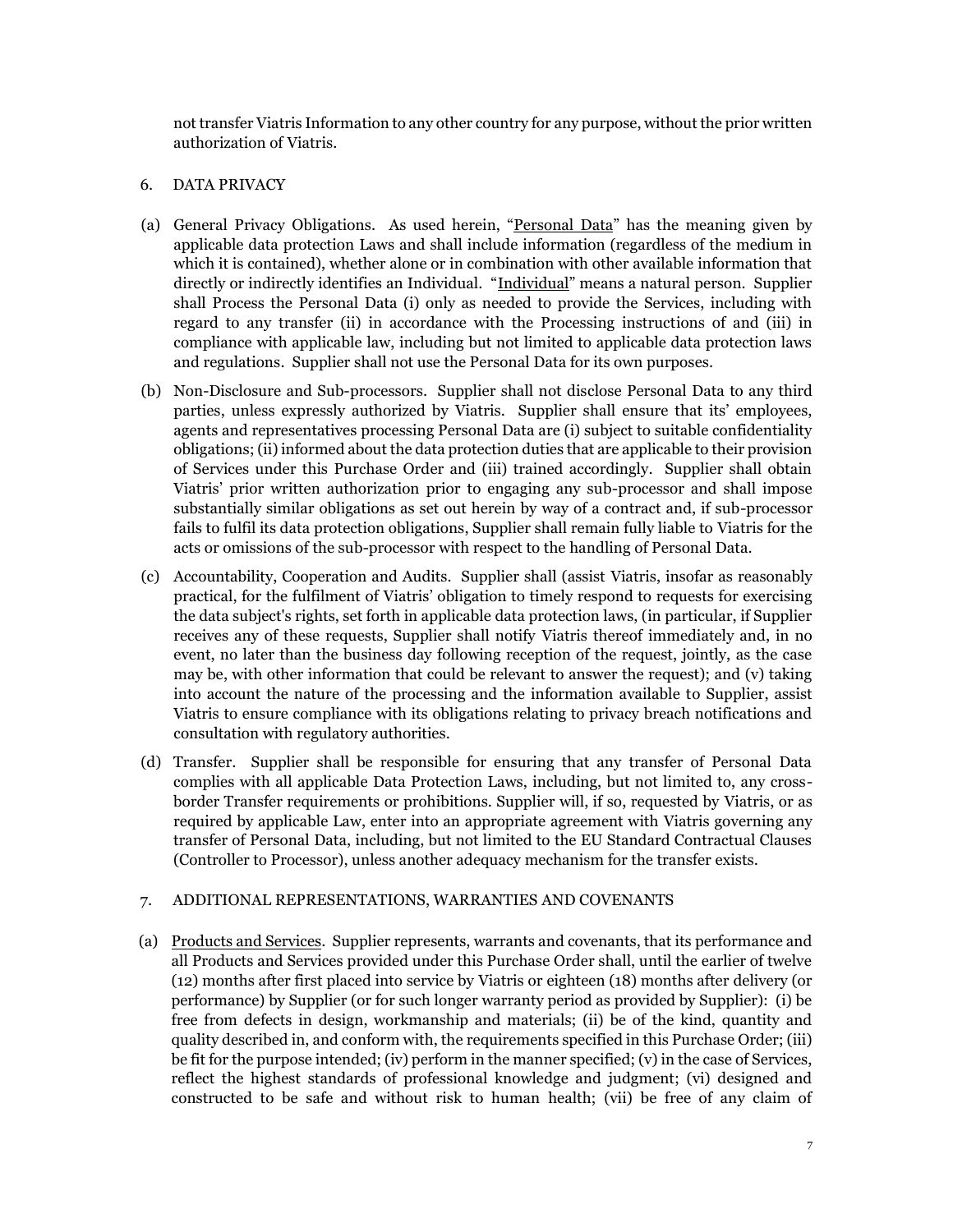misappropriation or infringement by a third party; (viii) if the Products are software, be the most current releases generally available to third parties at the time of delivery; and (ix) comply with all other requirements of this Purchase Order. Supplier represents, warrants and covenants, that its performance and all Products and Services provided under this Purchase Order shall, for a perpetual duration (A) be free and clear of all liens, claims and encumbrances by the date delivered to Viatris; (B) If the Product is software, it shall not contain any (1) "back door," "time bomb," "drop dead" device or other software routine designed to disable the software automatically with the passage of time or under the positive control of any person or (2) virus, "Trojan horse," "worm" or other software routines or hardware components designed to permit unauthorized access, to disable, erase or otherwise harm the software, hardware or data, or to perform any other similar actions; (C) comply with all applicable global, country, local, foreign and other laws, rules and regulations, ordinances, decrees, orders, codes and requirements

Supplier shall, without additional cost to Viatris, within thirty (30) days of receipt of written notification of any non-conformance with the warranties set forth above in this Section  $7(a)$ , as directed by Viatris, correct any such non-conformance by promptly: (i) repairing, replacing or reperforming the non-conforming Products or Services; or (ii) refunding to Viatris all fees paid by Viatris hereunder for the non-conforming Products or Services and those Products or Services that are dependent on such non-conforming Products or Services.

Supplier represents, warrants, and covenants that its obligations under this Agreement shall be performed in a manner consistent with the Pharmaceutical Industry Principles for Responsible Supply Chain Management, as codified at https://pscinitiative.org. Supplier further represents, warrants, and covenants that it does not and shall not (i) use involuntary, bonded or underage labor, or, to the extent applicable, (ii) maintain unsafe or unhealthy conditions in any employee lodging. Supplier agrees that it shall promptly disclose to Viatris any use or unintended use of involuntary, bonded or underage labor and correct unsafe or unhealthy conditions in any employee lodging that it provides.

Supplier shall have a written Business Continuity Plan "(BCP)" and business continuity management system that (1) assures supply of Product or Service to Viatris in the event of a business interruption, including any disruption resulting from a Force Majeure Event; (2) identifies and protects critical dependencies; (3) complies with Laws; and (4) is consistent with current business continuity standards (e.g., ISO22301). Supplier shall immediately notify Viatris in the event of a potential disruption to critical dependencies and in advance of any potential implementation of the BCP.

As a courtesy, Viatris may make available to Supplier from time-to-time tools, equipment or other materials to facilitate Supplier's provision of Product and/or Services. These tools, equipment or/or other materials are being provided to Supplier without any warranties, express or implied. Supplier acknowledges that it possesses the necessary expertise to operate the equipment or other materials and it is free to decide whether or not to use such items, but any use is at Supplier's sole risk.

Supplier acknowledges that Personal Data regarding its Personnel may be provided to Viatris in the context of providing goods and or services to Viatris. Supplier agrees that it has the right to provide Personal Data to Viatris and that Supplier will provide any requisite notice to individuals and ensure that there is a proper legal basis for Viatris to use the Personal Data for the purposes detailed in Viatris' Supplier Privacy Notice.

(b) Anti-Bribery/Anti-Corruption Breach. Supplier has not and will not directly or indirectly offer or pay, or authorize such offer or payment of, any money or anything of value in an effort to influence any Government Official (as defined below) or any other person in order for Viatris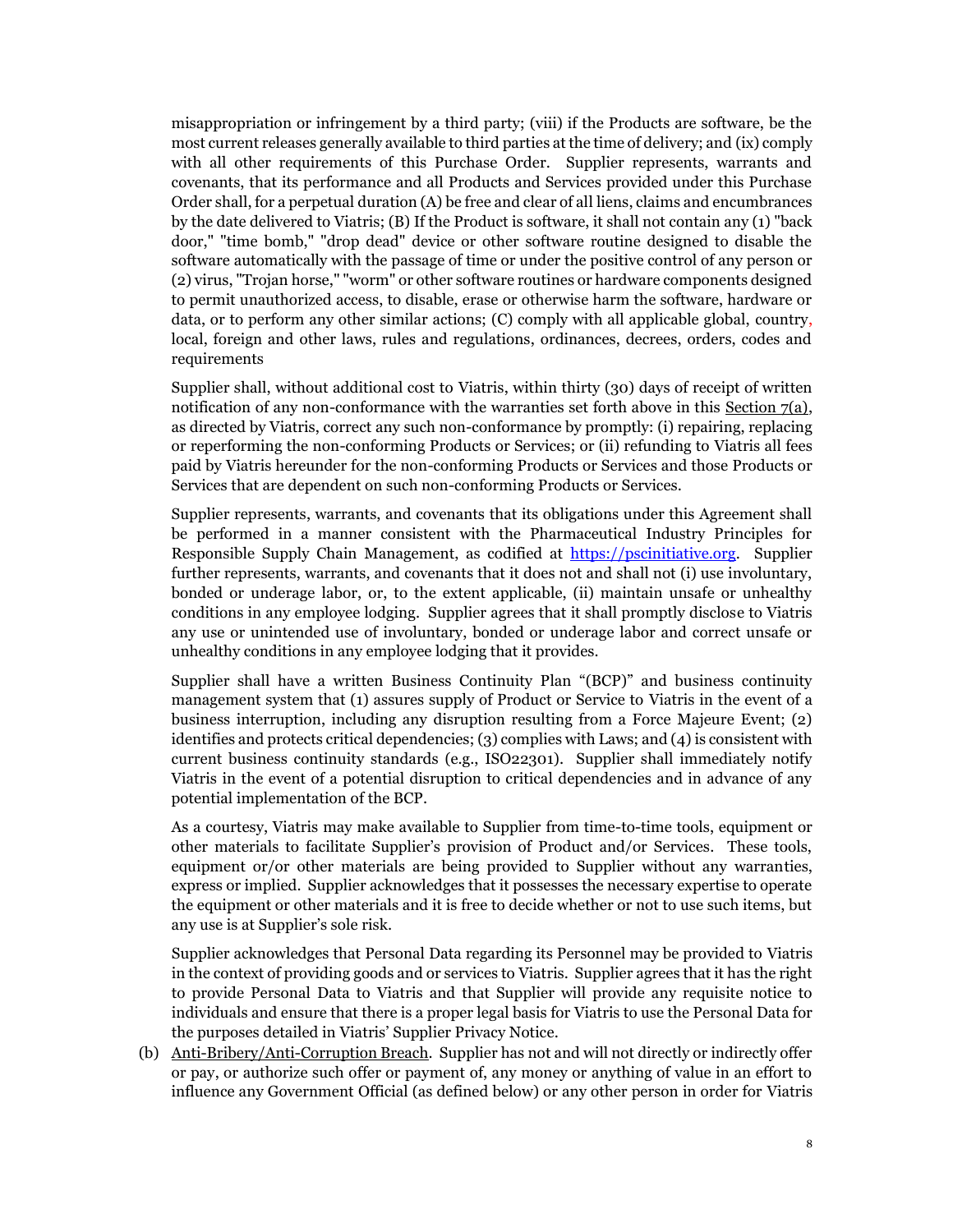to improperly obtain or retain business or to gain an improper business advantage and has not accepted, and will not accept in the future, such a payment. For purposes of this Purchase Order, a "Government Official" shall be broadly interpreted and means: (i) any elected or appointed non-U.S. Government official (e.g., a legislator or a member of a non-U.S. Government ministry); (ii) any employee or individual acting for or on behalf of a non-U.S. Government official, non-U.S. Government agency, or enterprise performing a function of, or owned or controlled by, a non-U.S. Government (e.g., a healthcare professional employed by a non-U.S. Government hospital or researcher employed by a non-U.S. Government university); (iii) any non-U.S. political party officer, candidate for non-U.S. public office, or employee or individual acting for or on behalf of a non-U.S. political party or candidate for public office; (iv) any employee or individual acting for or on behalf of a public international organization; (v) any member of a royal family or a member of a non-U.S. military, and (vi) any individual otherwise categorized as a Government Official under applicable law. "Government" means all levels and subdivisions of governments (i.e., local, regional, or national and administrative, legislative, or executive).

If Supplier has been provided with a copy of Viatris' International Anti-Bribery and Anti-Corruption Principles, it will communicate such Principles to all persons acting on its behalf in connection with work for Viatris, including its agents or subcontractors.

Any information provided by Supplier to Viatris in connection with Viatris' anti-corruption due diligence is complete, truthful and accurate and Supplier agrees to inform Viatris if any responses in the due diligence questionnaire with respect to the Supplier or any individuals identified in the due diligence questionnaire or their Family Relatives, as defined therein, change during the term of this Purchase Order.

If requested by Viatris, Supplier will complete and submit to Viatris, the *Third Party Annual Compliance Certification* at an annual interval, upon request by Viatris.

Supplier agrees that upon request of Viatris, any persons acting on behalf of Supplier in connection with the delivery of the Products or the Services performed for Viatris, will complete anti-corruption training provided by Viatris, and will notify Viatris of any persons that require such training, at the time of contracting and during the term of this Purchase Order.

If requested by Viatris, Supplier agrees to follow Viatris' *My Anti-Corruption Policy and Procedures ("MAPP")* in connection with the delivery of the Products or the Services performed under this Purchase Order, including requiring relevant employees of Supplier, as determined by Viatris, to complete training on anti-corruption and/or MAPP provided by Viatris.

- (c) Conflicts. The execution, delivery and performance of this Purchase Order by Supplier does not conflict with any agreement, instrument or understanding, oral or written, to which it is a party or by which it may be bound, and does not violate any law or regulation of any court, governmental body or administrative or other agency having authority over Supplier. Supplier is not currently a party to, and during the term of this Purchase Order will not enter into, any agreements, oral or written, that are inconsistent with its obligations under this Purchase Order.
- (d) Authority. Supplier is validly existing and in good standing under the Laws of the jurisdiction of its organization and has the power and authority to enter into this Purchase Order. This Purchase Order has been duly executed and delivered by Supplier and constitutes the valid and binding obligation of Supplier, enforceable against it in accordance with its terms except as enforceability may be limited by bankruptcy, fraudulent conveyance, insolvency,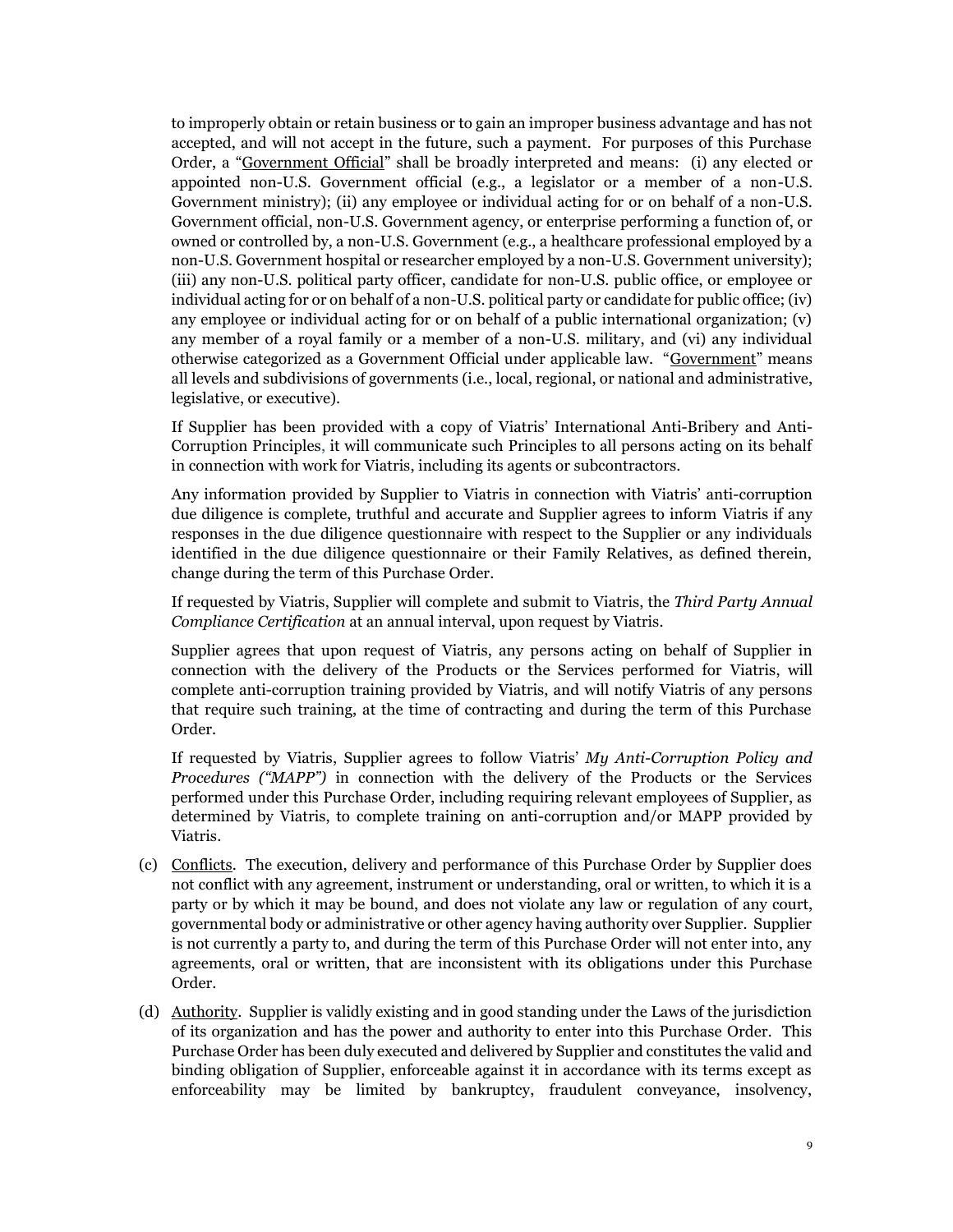reorganization, moratorium and other laws relating to or affecting creditors' rights generally and by general equitable principles. The execution, delivery and performance of this Purchase Order have been duly authorized by all necessary action on the part of Supplier, its officers and directors.

- (e) No Actions Pending. There is no action, suit or proceeding, at law or in equity, before or by any court or governmental authority, pending or, to the best of Supplier's knowledge, threatened against Supplier, wherein an unfavorable decision, ruling or filing would materially adversely affect the performance by Supplier of its obligations hereunder or the other transactions contemplated hereby, or which, in any way, would adversely affect the enforceability of this Purchase Order, or any other agreement or instrument entered into by Supplier in connection with the transactions contemplated hereby. In the event Supplier becomes aware of such action, suit or proceeding, Supplier shall immediately notify Viatris.
- (f) Cooperation/Coordination with Third Party Vendors.Supplier acknowledges that Viatris may, during the course of this Purchase Order, work with one or more other third party consultants and service providers from time to time in connection with this Purchase Order. Supplier shall reasonably cooperate with all such third parties as Viatris may request from time to time.

#### 8. INDEMNIFICATION

(a) To the fullest extent permitted by applicable Laws, Supplier hereby agrees to defend, indemnify, and hold harmless Viatris, its affiliates (and their respective directors, officers, employees, agents, successors and assigns) (each, an "Indemnified Party") from and against any and all claims, liabilities of every kind, including liability based on contributory, vicarious, or any other doctrine of secondary liability, or character, (collectively, "Losses") arising out of or relating to any and all claims, liabilities, liens, demands, obligations, actions, proceedings, suits, causes of action of every kind (regardless of whether or not such Losses are caused in part by a party indemnified hereunder) arising out of or related to: demands, damages, judgments, awards, settlements, expenses, or losses, including costs of litigation and reasonable attorneys' fees, arising, directly or indirectly, from: (i) the acts or omissions of Supplier or Supplier Personnel in connection with the provision of the Services or Products under this Purchase Order; (ii) any individual's (including any Supplier Personnel's) prospective, then-current or former employment by Supplier, including (A) any claim arising under occupational health and safety, worker's compensation, ERISA or other applicable Law, (B) any claim based on or arising out of any theory that Viatris is an employer or joint employer of any Supplier Personnel, (C) any claim arising out of any termination or separation from Supplier; and (D) any claim arising out of Supplier's failure to pay any of its Personnel; (iii) a breach by Supplier of the representations, warranties, covenants, and any other provisions set forth in this Purchase Order Terms and Conditions, including, but not limited to, any confidentiality, privacy and/or security obligation stated in  $Section 5$  above and the obligations</u> to comply with Laws; (iv) any claim charging that Supplier's provision or Viatris' purchase or use of the Products or Services provided under this Purchase Order constitutes misappropriation or infringement of any Intellectual Property Rights or breach of a confidential relationship; (v) injury to or death of any person or damage to any property resulting from and/or caused by Supplier or its Personnel in connection with the Supplier's performance or non-performances of Supplier's obligations under this Purchase Order ; (vi) Supplier's failure to require any consultant or subcontractor to be insured as set forth under the terms of this Purchase Order; or (vii) the negligence or willful misconduct of Supplier or its Personnel. If the Products or Services, or the use of such Products or Services, are held to constitute an infringement or misappropriation and their sale or use is enjoined, Supplier shall,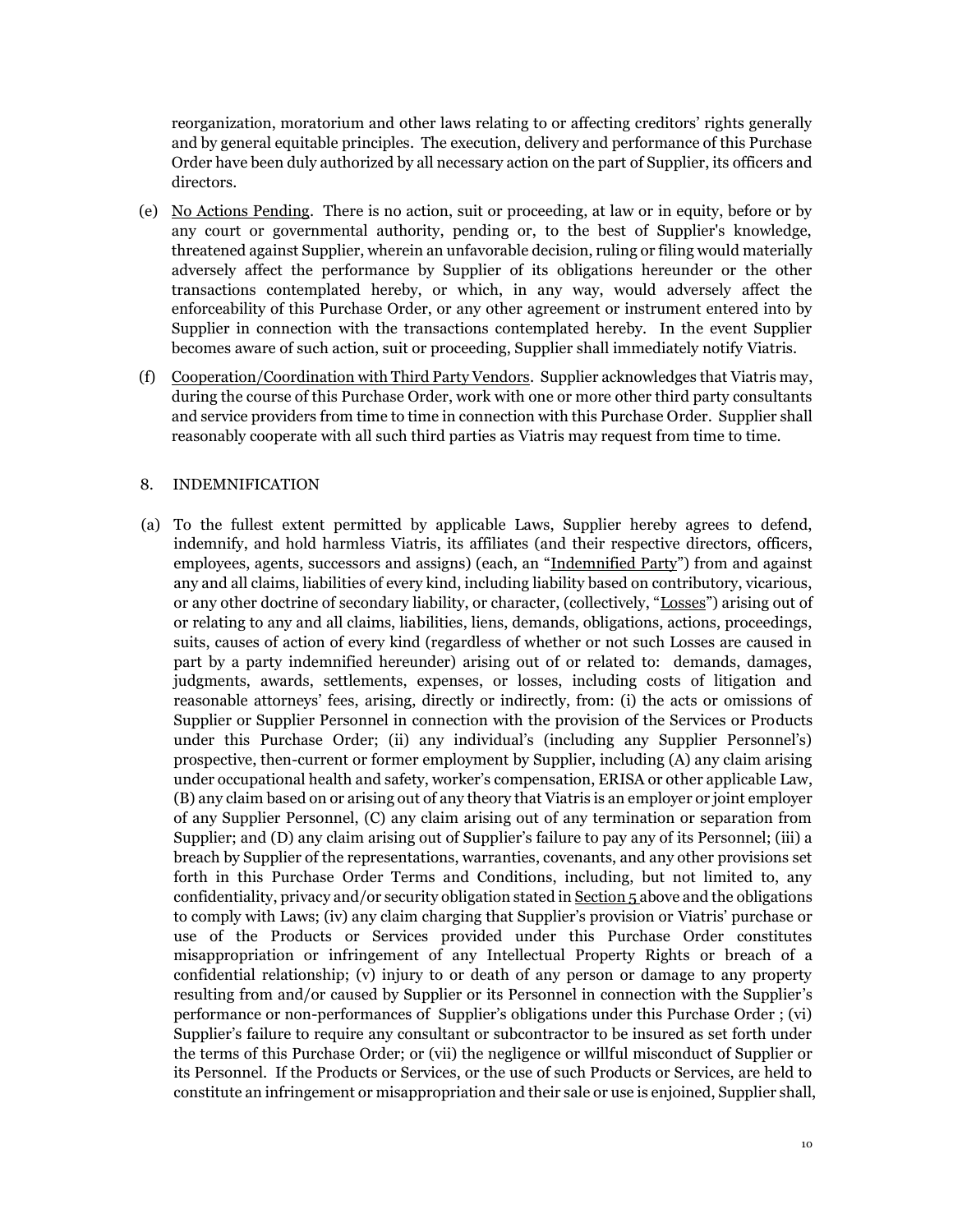at Supplier's expense and option, either procure for Viatris the right to continue to use such Products or Services, or replace the same with equivalent non-infringing Products or Services, or modify the same so they become equivalent non-infringing Products or Services; except that if the foregoing is not commercially practicable or upon request by Viatris, Supplier shall refund to Viatris all fees paid by Viatris under this Purchase Order for such Products or Services and those Products or Services that are dependent thereon.

(b) Supplier shall keep the Indemnified Party fully informed concerning the status of any litigation, negotiations or settlements of any claim, demand or action for which the Indemnified Party seeks indemnification hereunder. The Indemnified Party shall be entitled, at its own expense, to participate in any such litigation, negotiations and settlements with counsel of its own choosing. Supplier shall not have the right to settle any claim without the prior written consent of the Indemnified Party. This Section 8 shall not be construed to limit or exclude any other claims or remedies at law or in equity that an Indemnified Party may assert.

# 9. INSURANCE

Prior to the commencement of any performance under this Purchase Order, Supplier shall provide and maintain such insurance coverage as will protect it and Viatris (including Viatris affiliates, its and their employees, directors, officers, shareholders and agents) from all claims which may arise out of or result from Supplier's performance under this Purchase Order, whether such operations be by itself or by its subcontractors, agents or representatives or by anyone directly or indirectly employed by any of them, or by anyone for whose acts they may be liable.

# 10. LIMITATION OF LIABILITIES

Notwithstanding the form (e.g., contract, tort or otherwise) in which any action may be brought, under no circumstances shall Viatris or its affiliates be liable for consequential, indirect, special, punitive, or incidental damages or lost profits, whether foreseeable or unforeseeable, based on claims of Supplier or any other party arising out of breach or failure of express or implied warranty, breach of contract, misrepresentation, negligence, strict liability in tort, failure of any remedy to achieve its essential purpose, or otherwise. Notwithstanding the form (e.g., contract, tort or otherwise) in which any action may be brought, in no event shall Viatris or its affiliates be liable for any damages or losses that exceed, in the aggregate, the amount of fees paid and payable by Viatris for the Products or Services that gave rise to such damages or losses for each respective breach or series of related breaches. This Section 10 shall not apply only when and to the extent applicable Law specifically requires liability despite the foregoing disclaimer, exclusion and limitation.

# 11. TERM AND TERMINATION

- (a) Term. This Purchase Order shall commence upon Supplier's acceptance of this Purchase Order and shall continue through Viatris' acceptance of such Services or Products, as may be further specified in this Purchase Order.
- (b) Termination. In addition to Viatris' termination rights set forth elsewhere herein, Viatris may terminate this Purchase Order, in whole or in part, in its sole discretion: (i) upon fifteen (15) days prior written notice to Supplier for any reason; (ii) immediately upon written notice to Supplier if Supplier breaches this Purchase Order; (iii) if reasonable grounds for insecurity arise with respect to Supplier's performance and Supplier fails to furnish adequate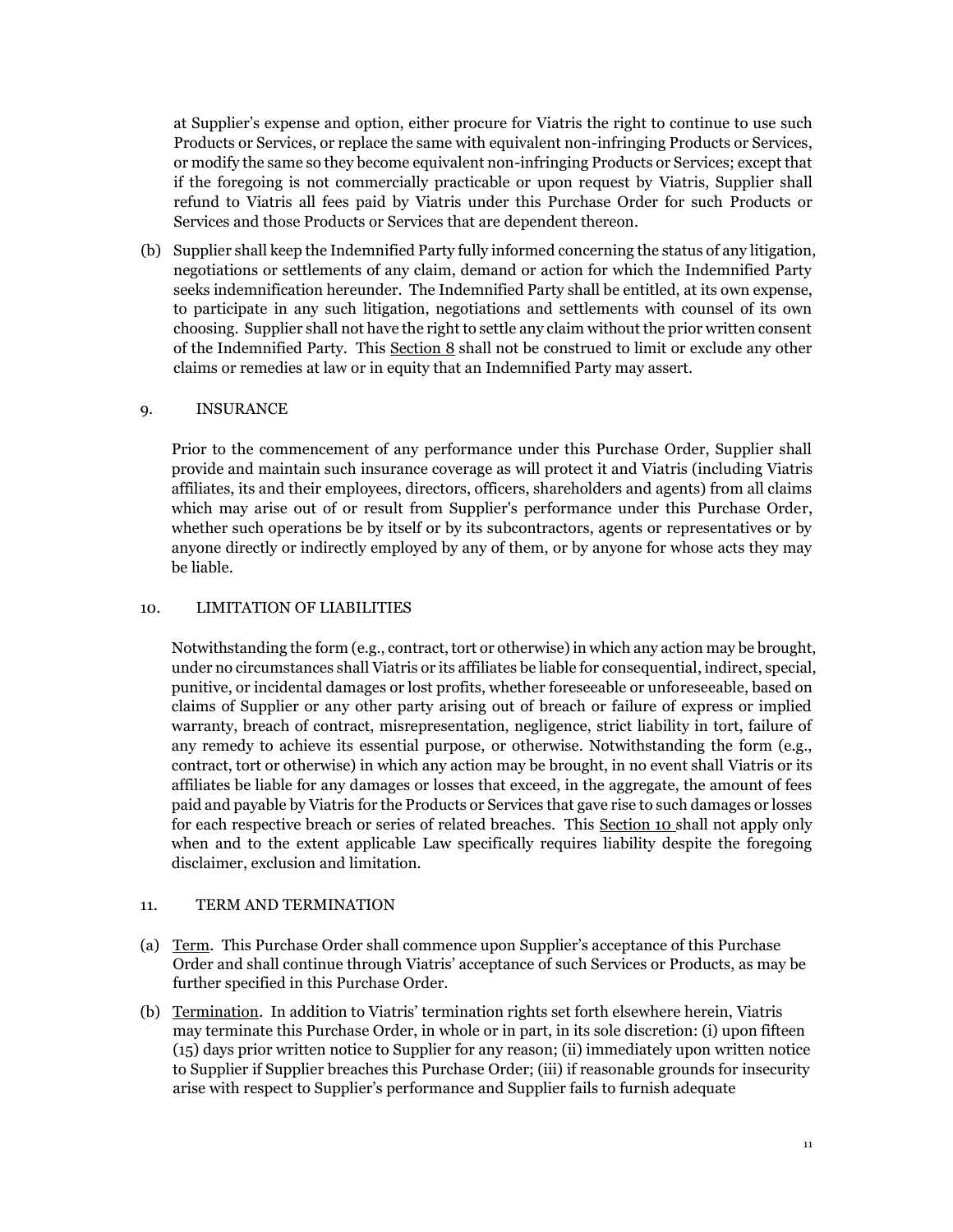assurances within five (5) days after written demand by Viatris for such assurance; or (iv) immediately upon written notice to Supplier if Supplier becomes insolvent or otherwise makes an assignment for the benefit of creditors, commits an act of bankruptcy or files or has filed against it a petition in bankruptcy or reorganization proceedings. During any notice period, Supplier shall cease to provide the cancelled Services or Products, as the case may be, to Viatris as soon as commercially practicable after receiving such notice.

- (c) Termination for Breach of Anti-bribery/Anti-Corruption Representation. Viatris may terminate this Purchase Order effective immediately upon notice to Supplier, if Supplier (i) breaches any of the representations and warranties set forth in Section 7 or (ii) if Viatris learns that (a) improper payments are being or have been made or offered to Government Officials or any other person by the Supplier or those acting on behalf of the Supplier with respect to this Purchase Order or (b) that the Supplier or those acting on behalf of the Supplier with respect to this Purchase Order has accepted any payment, item, or benefit, regardless of value, as an improper inducement to award, obtain or retain business or otherwise gain or grant an improper business advantage from or to any other person or entity. Further, in the event of such termination, Supplier shall not be entitled to any further payment, regardless of any activities undertaken or agreements with additional third parties entered into by Supplier prior to such termination, and Supplier shall be liable for damages or remedies as provided by this Purchase Order, at law or in equity.
- (d) Effect of Termination/Expiration. Upon termination or expiration of this Purchase Order: (i) Viatris shall be entitled to the ownership, possession, use and license of any and all work in process under this Purchase Order; (ii) Supplier shall invoice Viatris for all outstanding fees and expenses incurred for Services satisfactorily performed and/or Products delivered under this Purchase Order through and including the date of any such termination or expiration; and (iii) Supplier shall comply with its obligations under Section 5(c) above.
- (e) Survival. The provisions of Sections 1(b) and (c),  $4 7$ ,  $9$ ,  $10$ ,  $11 12$  and any other provisions which are expressly or by implication intended to continue in force after such termination or expiration shall survive the termination of this Purchase Order.

# 12. INTELLECTUAL PROPERTY

For all work products and deliverables created under this Purchase Order through the performance of the Services, Supplier and Supplier Personnel hereby assign and transfer to Viatris all rights to possession of, and all right, title, and interest, including all patent, copyright, trademark, trade secret and other proprietary and intellectual property rights ("Intellectual Property Rights") in and to such work products and deliverables created under this Purchase Order, in whatever form or medium captured, and in and to all physical and electronic materials, papers, and documents (including drawings), hereinafter referred to as "Works," and copies, abstracts, and summaries thereof, which are developed or conceived or which may come into their possession in any manner by reason of the provision of Services under this Purchase Order. Supplier shall promptly disclose to Viatris any Works known to Supplier or Supplier Personnel, and all such Works shall be deemed to be "works made for hire" exclusively for Viatris, with Viatris having sole ownership of such Works and the sole right to obtain and to hold in its own name any Intellectual Property Rights therein and thereto. Supplier hereby agrees to give Viatris or any person designated by Viatris at Viatris' expense, all reasonable assistance required to perfect the rights hereinabove defined. Supplier represents, warrants and covenants that it has caused or will cause all Supplier Personnel to enter into an enforceable agreement with Supplier prior to their performance of any Services, which agreement includes appropriate confidentiality, assignment of work product and invention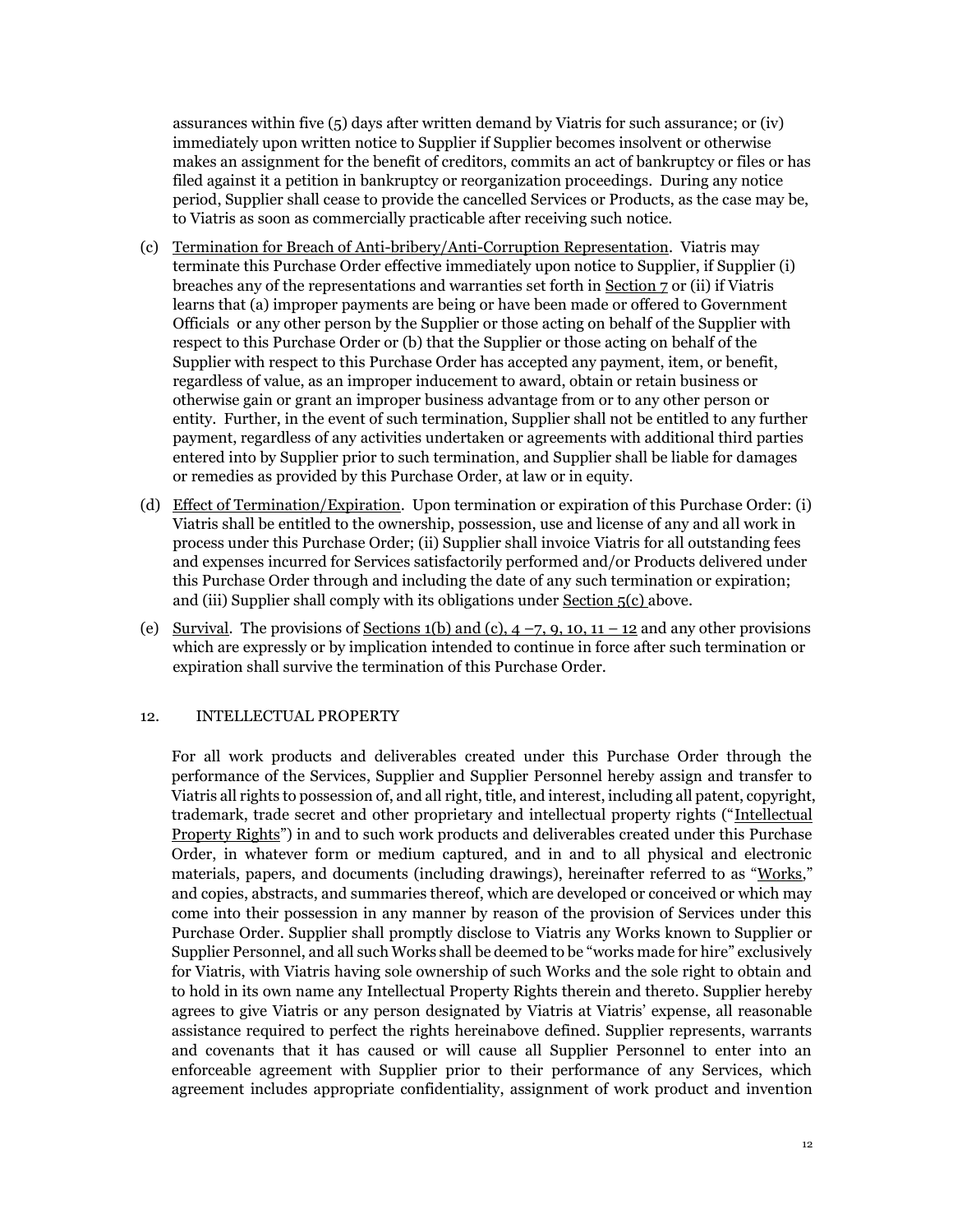provisions to effectuate the provisions of this Purchase Order. Notwithstanding the foregoing provisions, Viatris' ownership rights do not apply or extend to any of the following (collectively, the "Supplier Property"): (i) any methodologies, methods of analysis, ideas, concepts, knowhow, models, tools, techniques, skills, knowledge and experience or other materials or property owned or licensed by Supplier before the provision of the Services under this Purchase Order; (ii) any improvements or other modifications to any of the foregoing that Supplier creates during the performance of the Services under this Purchase Order without the use of any of Viatris' Confidential Information or Intellectual Property Rights; or (iii) any of the Intellectual Property Rights in or to any of the items described in the preceding clauses (i) and (ii). All right, title, and interest in and to the Supplier Property is and shall remain in Supplier, and Supplier shall not be restricted in any way with respect to the Supplier Property. However, to the contrary, to the extent that any Supplier Property is incorporated into or embodied in any of the Works, or covers or controls any of the Works, or is necessary in order to fully and freely use any of the Works, Supplier hereby grants to Viatris and its affiliates a perpetual, irrevocable, worldwide, royalty-free, nonexclusive license, with the right to grant sublicenses, to (A) use such Supplier Property solely as part of or in connection with such Works or any derivative work based upon such Works, and (B) to modify such Supplier Property, solely to the extent such modification is necessary in connection with the creation of a derivative work based upon such Works.

### 13. MISCELLANEOUS

- (a) Use of Viatris Trademark/Name; Publicity. Supplier shall not issue any press release or other publicity materials, or make any presentation with respect to the existence of this Purchase Order or the terms and conditions hereof without the prior written consent of Viatris in each instance. Supplier shall not publicize or use any name, trade name, service marks, trademarks, trade dress or logos of Viatris (or any of its affiliates) nor identify Viatris (or any of its affiliates) as a customer without Viatris' prior written consent in each instance. This restriction shall not, however, apply to the extent that any such disclosures are required by applicable Laws, including as may be required in connection with any filings required to be made with the United States Securities and Exchange Commission or by the disclosure policies of a major stock exchange.
- (b) Governing Law; this Purchase Order Terms and Conditions shall be governed by and construed in accordance with the laws of China.
- (c) Relationship of the Parties. Viatris engages Supplier only for the purposes and to the extent set forth in this Purchase Order and, accordingly, Supplier shall not be considered a partner, coventurer, agent, employee, or representative of Viatris Neither Viatris nor Supplier shall have any right or authority to make or undertake any promise, warranty or representation, to execute any contract, or otherwise to assume any obligation or responsibility in the name of or on behalf of the other party. Neither Viatris nor Supplier shall be deemed a joint employer of the other's employees, each party being responsible for any and all claims by its employees. Neither Party's employees shall be deemed "leased" employees of the other for any purpose.
- (d) Assignment; Subcontracting. This Purchase Order or any right or obligation arising therefrom shall not be assigned or transferred by Supplier in the absence of Viatris' prior written consent thereto and any purported assignment or transfer absent such consent shall be automatically deemed null and void. Supplier shall not delegate or subcontract any of its obligations or responsibilities under this Purchase Order to any third party (including to an affiliate of Supplier) without Viatris' prior written permission. No delegation or subcontracting by Supplier hereunder shall relieve Supplier of any of its obligations or responsibilities under this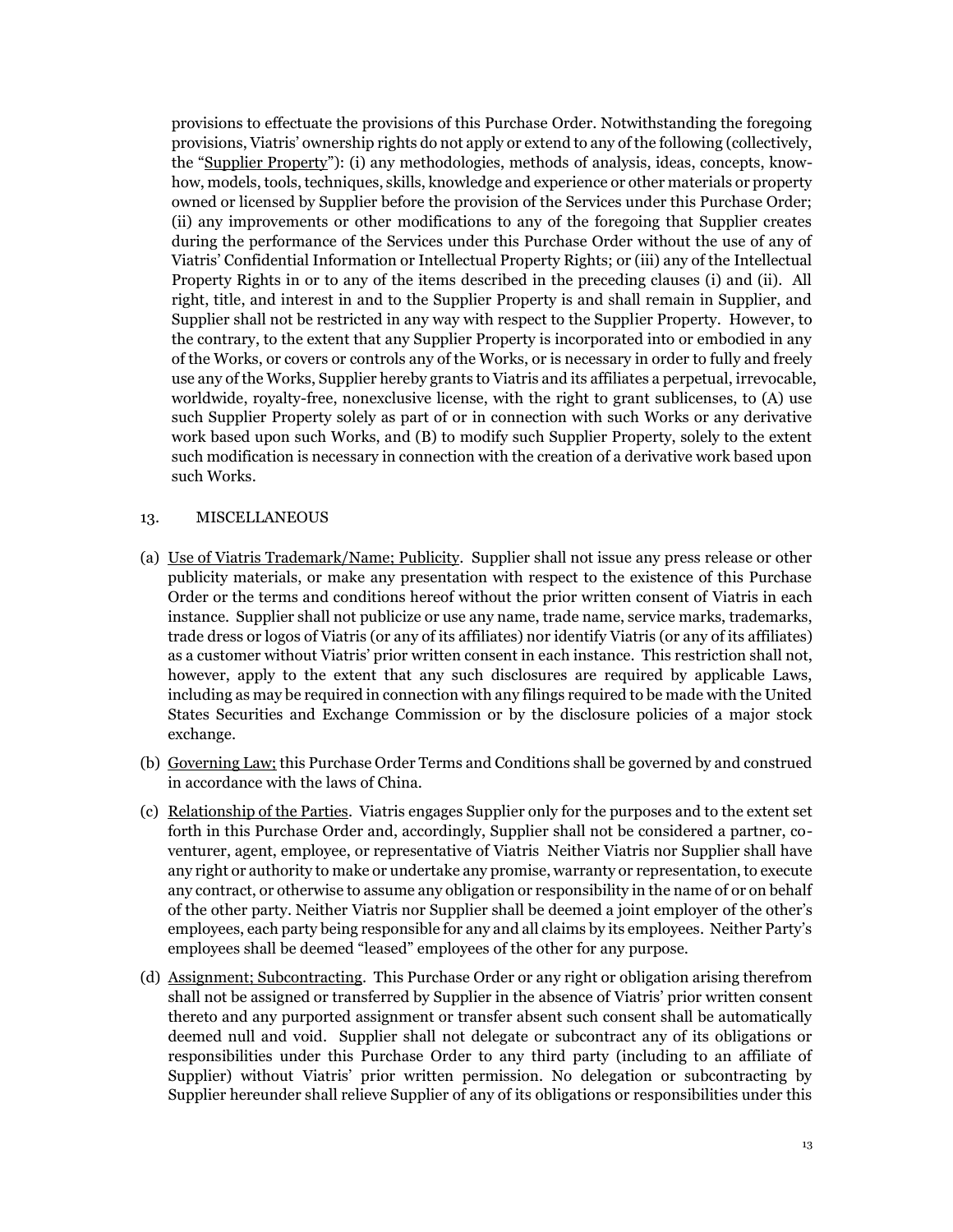Purchase Order and Supplier shall remain responsible for obligations, services and functions performed by its subcontractors to the same extent as if they were performed by Supplier.

(e) Divestiture. Notwithstanding anything to the contrary contained in this Purchase Order, to the extent related to or arising in connection with a divestiture (whether by sale, spin-off, or similar transaction) by Viatris of all or any portion of a Viatris business or business unit ("a Divestiture"), Viatris may, without prior written notice to or consent of Supplier, without any penalty, and at no additional cost to Viatris or to any affiliate of Viatris or to the company or the group of companies resulting from such Divestiture (collectively, such companies, the "Resulting Companies"): (1) assign its rights and obligations under this Purchase Order, in whole or in part to one or more of the Resulting Companies, or (2) split and assign, in whole or in part, its rights and obligations under this Purchase Order to one or more of the Resulting Companies so as to retain the benefits of this Purchase Order for both Viatris and the applicable Resulting Compan(y)/(ies) following such Divestiture.

From and after any partial assignment or split (i) the rights and obligations of Viatris hereunder shall be divided between Viatris and the Resulting  $Common(y)/(ies)$  to whom such rights and obligations are transferred as specified by Viatris, such that all such rights and obligations related to the business of the applicable Resulting  $Common(y)/(ies)$  shall be enforceable only by and against the applicable Resulting  $Common(y)/(ies)$ , and all other such rights and obligations shall be enforceable only by and against Viatris and (ii) to the extent this Purchase Order contains any volume-based pricing or discounts in favor of Viatris or minimum purchase thresholds, any purchases by Viatris and the applicable Resulting  $\text{Compan}(y)/(\text{ies})$  hereunder shall be aggregated for purposes of determining the applicable pricing and discounts and whether any minimum threshold has been met. Supplier will work cooperatively with Viatris and the applicable Resulting Compan(y)/(ies) to ensure a smooth and orderly transition, including, to the extent requested by Viatris, entering into separate agreements with Viatris and the applicable Resulting  $\text{Compan}(y)/(\text{ies})$  on substantially the same terms and conditions (as adjusted to take into account the nature of the separate contracts while maintaining the economic, business and other purposes of the Purchase Order).

No term, condition or provision of this Purchase Order, whether express or implied, shall be construed to limit Viatris' use of the Services for the benefit of Resulting Compan(y)/(ies) for up to two (2) years after a Divestiture, and Supplier shall not charge Viatris any additional fee of any kind whatsoever for such usage.

- (f) Force Majeure. No Party shall be liable for any failure to perform or any delays in performance, and no Party shall be deemed to be in breach or default of its obligations set forth in this Purchase Order, if, to the extent and for so long as, such failure or delay is due to any causes that are beyond its reasonable control and not to its acts or omissions, including, without limitation, such causes as acts of God, natural disasters, flood, severe storm, earthquake, civil disturbance, lockout, riot, order of any court or administrative body, embargo, acts of government, war (whether or not declared), acts of terrorism, or other similar causes ("Force Majeure Event"). For clarity, raw material price increases, unavailability of raw materials, and labor disputes shall not be deemed a Force Majeure Event. In the event of a Force Majeure Event, the Party prevented from or delayed in performing shall promptly give notice to the other Party and shall use commercially reasonable efforts to avoid or minimize the delay. The Party affected by the other Party's delay may elect to: (a) suspend performance and extend the time for performance for the duration of the Force Majeure Event, or (b) cancel all or any part of the unperformed part of this Purchase Order.
- (g) Severability. If and solely to the extent that any court or tribunal of competent jurisdiction holds any provision of this Purchase Order to be unenforceable in a final non-appealable order,